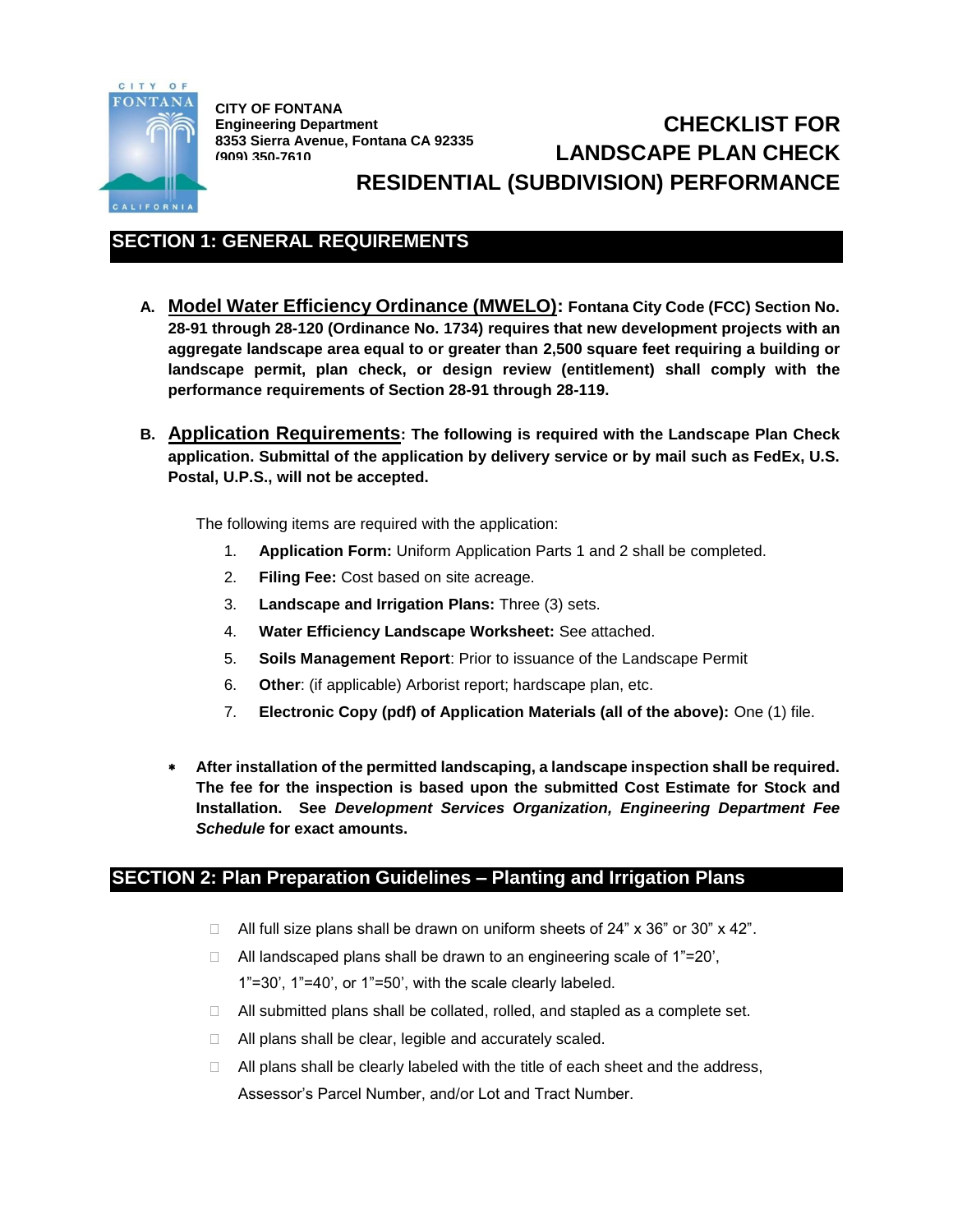- $\Box$  All plans shall contain a north arrow, vicinity map and a legend identifying any symbols.
- $\Box$  A one-sheet index map shall be provided when a plan cannot contain the entire project on one sheet (not included in the per sheet filing fee).
- □ Existing or proposed improvements/structures shall be clearly identified.

#### **SECTION 3: Contents of Planting and Irrigation Plans**

**The items listed below are considered a minimum. Additional information may be necessary for clarification during the review process.**

**The final set of Landscape and Irrigation Plans shall bear the signature of a licensed landscape architect, licensed landscape contractor, certified irrigation designer, licensed architect, licensed engineer, licensed land surveyor, or property owner.**

#### **Detailed Landscape Planting Plan**: **(show all of the following)**

- $\Box$  Name, address of the property owner, phone number of the applicant and the author of the plan.
- □ Address/location of the property.
- □ Assessor Parcel Number(s).
- □ Adjacent streets and alleys by name.
- $\Box$  Any legal easements that cross the property or other pertinent legal features.
- $\Box$  Property lines and dimensions.
- □ Location, size, and shape of any structures existing on the site.
- $\Box$  Location, size, and shape of any paved areas.
- D Pedestrian access routes and all points of ingress and egress.
- $\Box$  All existing utilities and fire hydrants.
- □ Line-of-sight at all driveways and/or intersections from proposed landscaping.
- □ All proposed gate locations onsite.
- □ All Water Quality Management Plan BMP locations.
- All proposed plant material (trees, shrubs, groundcover):
	- □ A plant material inventory with legend shall be included on all pages displaying the planting plan. The inventory shall include the symbol, name (botanical and common), quantity, size, and Water Use Classification of Landscape Species (WUCOLS) plant factor and designation (VL, L, M, H, VH);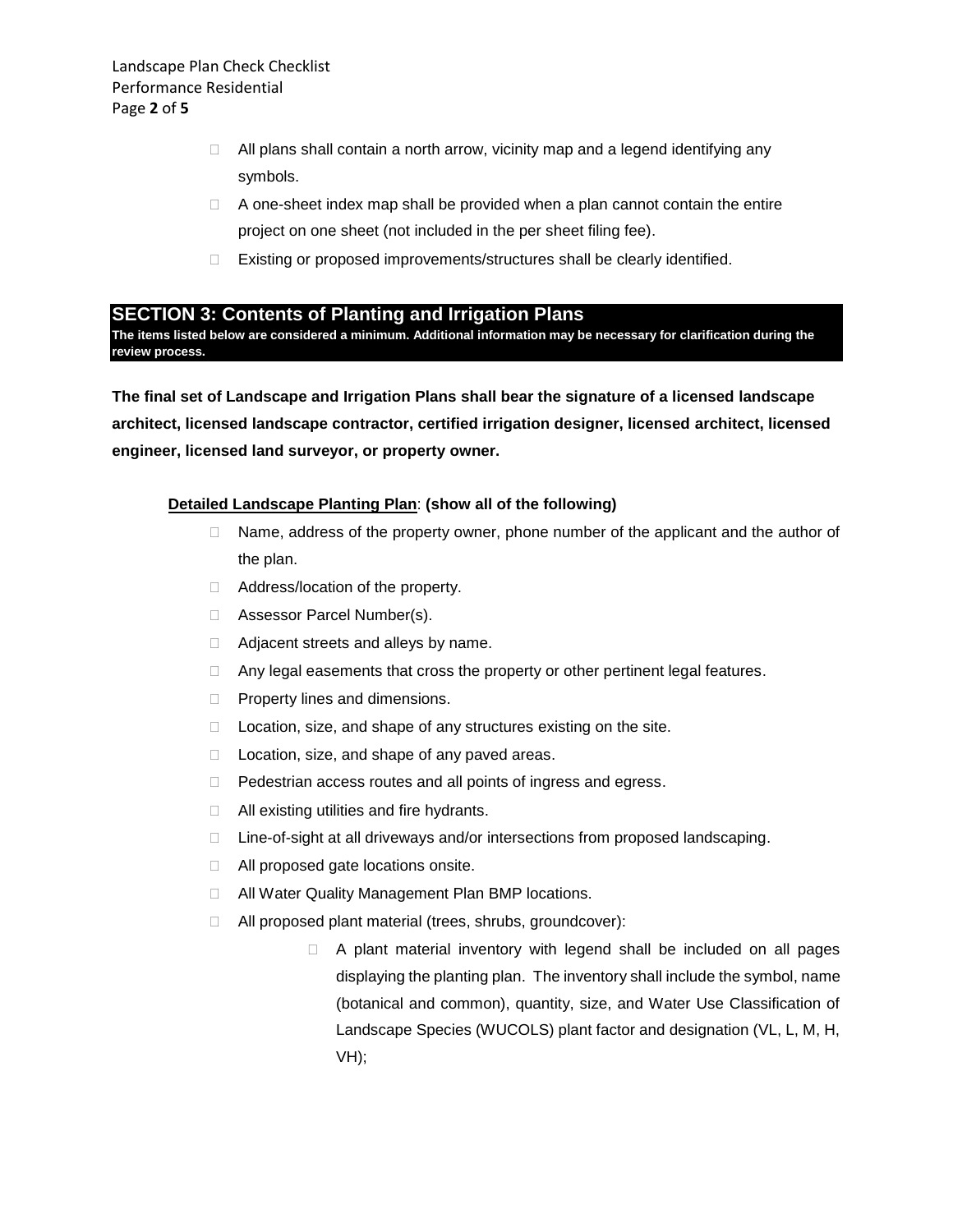- $\Box$  Seventy-five percent (75%) of landscape, excluding edibles and areas using recycled water, shall consist of plants that average WUCOLS plant factor of 0.3. WUCOLS plants database can be found online at: http//ucanr.edu/sites/WUCOLS/;
- $\Box$  Turf shall not exceed twenty-five percent (25%) of the landscape area;
- $\Box$  Turf shall not be planted on sloped areas which exceed a slope of one (1) foot vertical elevation change for every four (4) feet of horizontal length; and,
- $\Box$  Turf is prohibited in parkways less than ten (10) feet wide.
- □ Model Homes: All model homes shall be landscaped and shall use signs and written information to demonstrate the principles of water efficient landscapes. Additionally, information shall be provided about design, installation, management, and maintenance of water efficient landscapes. See Section 28-113 of Ordinance No. 1734.

#### **Detailed Irrigation Plan**: **(show all of the following)**

- $\Box$  Irrigation inventory with legend shall be included on all pages displaying the irrigation plan. The inventory shall include the symbol, manufacturer's model number and description, and detail reference on all pages displaying the irrigation plan.
- $\Box$  Hydrozone legend that includes the zone number or description and the maximum WUCOLS of each hydrozone (hydrozones containing a mix of low and high water use plants is not permitted).
- $\Box$  Table showing the Maximum Applied Water Allowance (MAWA) calculation and the final Estimated Total Water Use (ETWU). The ETWU shall not exceed the MAWA.
- □ Automatic weather or soil-moisture based irrigation controllers.
- □ Rain and Wind sensors specific to the local area climate.
- $\Box$  Irrigation controls shall be of a type which does not lose programming data when the primary power source is interrupted.
- $\Box$  Pressure regulators shall be installed on the irrigation system ensuring that dynamic pressure of the system is within the manufacturer's recommended pressure range.
- □ All irrigation emission devices shall meet the requirements set in the ANSI Standard "Landscape Irrigation Sprinkler and Emitter Standard" (ASABE/ICC 802-2014). All sprinkler heads installed in the landscape shall document a distribution uniformity low quarter of 0.65 or higher using the defined protocol in ASABE/ICC 802-2014.
- $\Box$  Areas less than 10-feet in width in any direction shall be irrigated with subsurface irrigation or other means that produces no runoff or overspray.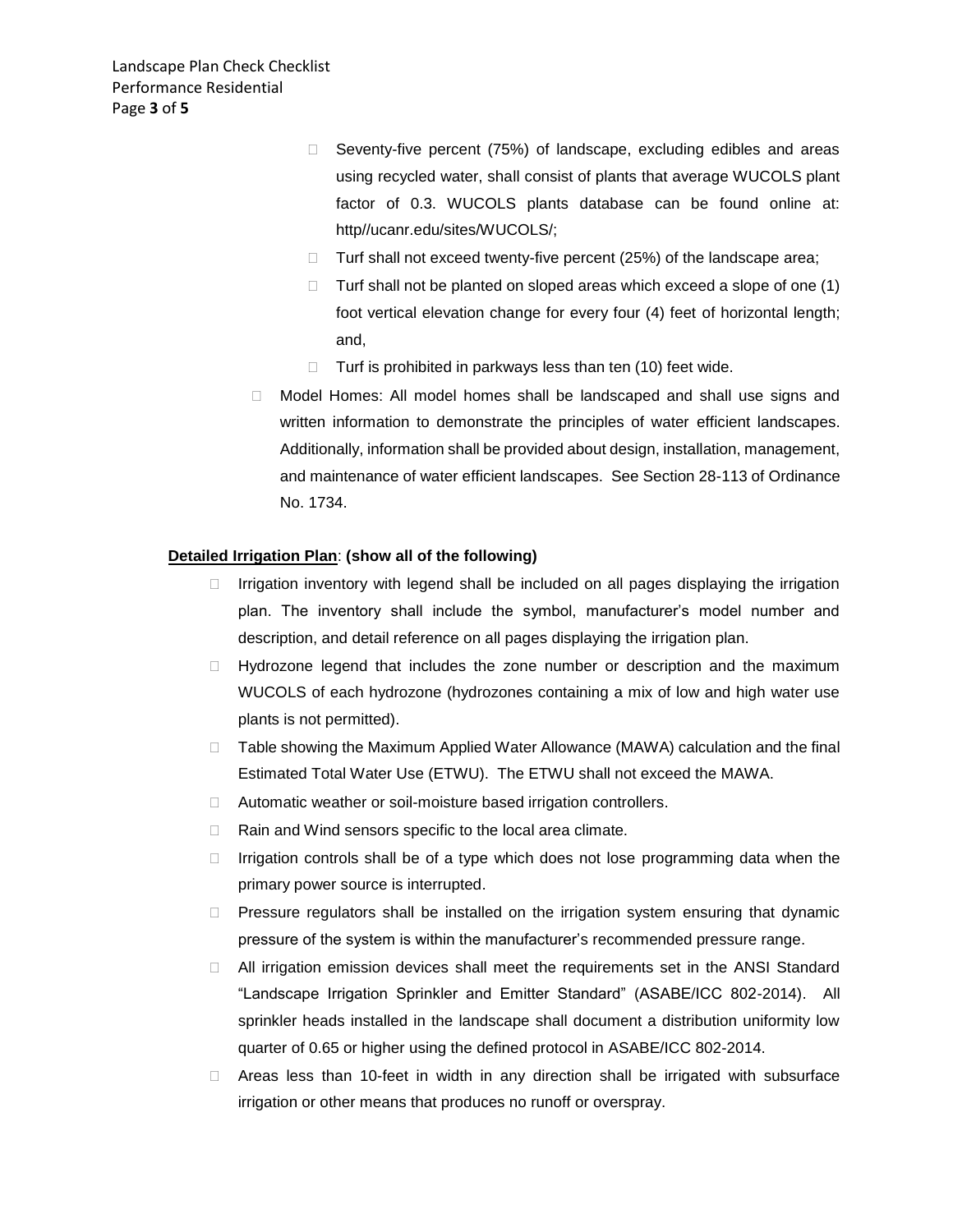- $\Box$  The installation of recycled water irrigation systems shall allow for the current and future use of recycled water per FCC Section 28-108.
- $\Box$  Overhead irrigation is not permitted within 24-inches of any non-permeable surface.

**Required Statements and Certifications**: (Show on set of plans, sign and date)

- □ <sup>"</sup>*I agree to comply with the requirements of the State Model Water Efficient Landscape Ordinance and have submitted a complete Landscape Documentation Package*."
- *"I have complied with the criteria of the ordinance and applied them accordingly for the efficient use of water in the landscape and grading design plan."*
- "*A minimum 3-inch layer of mulch shall be applied on all exposed soil surfaces of planting areas except turf areas, creeping or rooting groundcovers, or direct seeding applications where mulch is contraindicated*."
- "*For soils less than six-percent (6%) organic matter in the top six (6) inches of soil, compost at a rate of a minimum of four (4) cubic yards per one-thousand (1,000) square feet of permeable area shall be incorporated to a depth of six (6) inches into the soil.*"
- □ "At the time of final inspection, the permit applicant must provide the owner of the *property with a certificate of completion, certificate of installation, and an irrigation schedule of landscape and maintenance*."
- "*Recirculating water systems shall be used for water features.*"
- "*Pressure regulating devices are required if water pressure is below or exceeds the recommended pressure of the specified irrigation devices*."
- "*Check valves or anti-drain valves are required on all sprinkler heads where low point drainage could occur*."
- □ "A diagram of the irrigation plan showing hydrozones shall be kept with the irrigation *controller for subsequent management purposes*."
- □ "A Certificate of Completion shall be filled out and certified by either the designer of the *landscape plans, irrigation plans, or the licensed landscape contractor for the project*."
- *"No Certificate of Occupancy shall be issued until a City landscape inspector has verified that all irrigation, grading, and planting have been completed in accordance with the approved plans and specifications of FCC Section 28-117 at time of final inspection."*
- *"An irrigation audit report shall be completed per FCC Section 28-106 at time of final inspection."*
- *"With regard to landscape maintenance districts or public landscape, it shall be the responsibility of the developer to comply with FCC Section 28-118, Special Landscape District Requirements."*